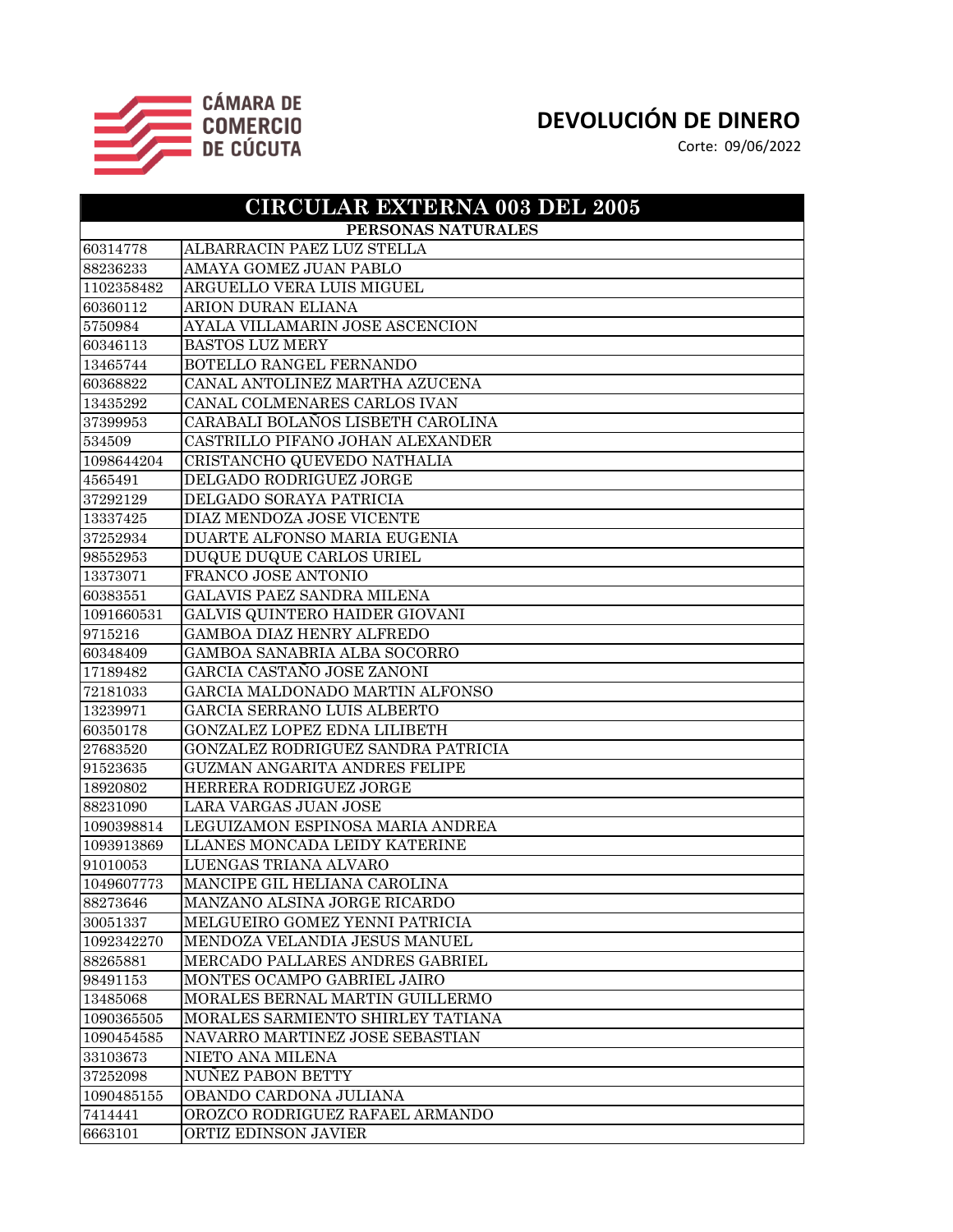

Corte: 09/06/2022

| 5035056     | PACHECO SANCHEZ PABLO ELI            |
|-------------|--------------------------------------|
| 1091659563  | PARADA ESTEVEZ NUBIA ESTELA          |
| 88025614    | PARRA ASCANIO WILLIAM                |
| 79765288    | PEÑA CEPEDA LUIS GABRIEL             |
| 88203871    | PEÑA OMAÑA JOSE IGNACIO              |
|             | <b>CIRCULAR EXTERNA 003 DEL 2005</b> |
|             | PERSONAS NATURALES                   |
| 18107200    | PEREZ RAMIREZ JOSE ARLES             |
| 37216790    | PERUTTI ROJAS MATILDE                |
| 30050138    | PRADA GALVAN JANITH SORELLY          |
| 27837488    | PUERTO SALAMANCA ANYUL               |
| 71597819    | QUINTERO GOMEZ JULIO ADAN            |
| 60322729    | REY BONILLA INES                     |
| 88262307    | RINCON RODRIGUEZ EDISON VLADIMIR     |
| 88218389    | RINCON TOLOZA ALEX                   |
| 1090411057  | RODRIGUEZ CASTELLANOS JESUS ALIRIO   |
| 60318715    | ROJAS PUENTES LUZ MYRIAM             |
| 13464366    | ROJAS RAMIREZ ALVARO ENRIQUE         |
| 13269051    | ROPERO ALVERNIA LUIS ALFONSO         |
| 13502318    | RUIZ VILLAMIZAR BERGMAN IVAN         |
| 5606277     | SANTAFE JOSE DEL CARMEN              |
| 1090381765  | SARMIENTO DIAZ LEIDY TATIANA         |
| 8297682     | SERNA PINEDA ALVARO                  |
| 5795737     | SERRANO DUARTE FELIX BERNARDO        |
| 27592283    | <b>SOLARTE MARISOL</b>               |
| 88202647    | STRAUS MUÑOZ CHRISTIAN               |
| 50903240    | TORDECILLA OROZCO MAIRA LUZ          |
| 27887190    | TORRADO CORREDOR TERESA              |
| 41533424    | TORRES DE SUESCUN MARIA DEL ROSARIO  |
| 1049612035  | TOVAR PARRA INGRID YADIRA            |
| 1090440941  | URIBE GARCIA DIEGO ANDRES            |
| 1090378984  | VERGEL BECERRA FRANKLIN              |
| 60392830    | VILLAMIL SALAZAR MARIA FERNANDA      |
| 1090411028  | VILLAMIZAR CASADIEGO JESSICA PAOLA   |
|             | <b>CIRCULAR EXTERNA 003 DEL 2005</b> |
|             | PERSONAS JURIDICAS                   |
| 900241746   | ALBERTO ALBARRACIN MEDINA E.U.       |
| 900231892   | C.I. EXPORMUNDO LTDA                 |
| 830109487   | <b>CERAMIGRES S A</b>                |
| 900889406   | <b>COLTANKER ESCUDO S.A.S.</b>       |
| 900342212   | COMERCIALIZADORA MARA S.A.S.         |
| 800156111   | <b>CONSIMEX SA</b>                   |
| 900502048   | <b>DISTRIFAVORITA SAS</b>            |
| 50000243452 | GANA + LTDA                          |
| 900739917   | HIDROPARTS S.A.S.                    |
| 900087204   | PLASTIMODA Y CUEROS LTDA             |

#### **LEY 1429 DEL 2010**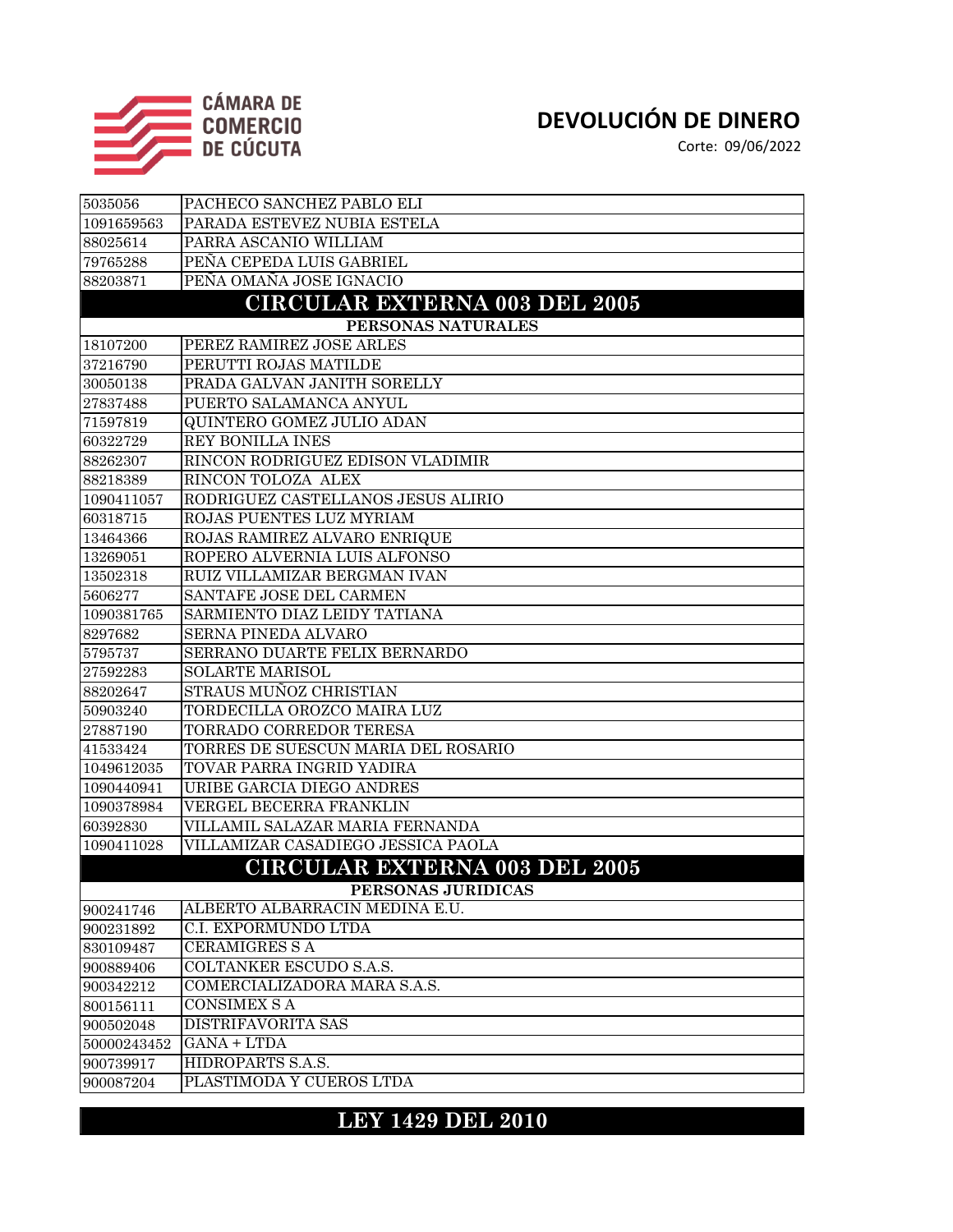

| PERSONAS NATURALES |                                     |
|--------------------|-------------------------------------|
| 4150066            | <b>ACOSTA MARTINEZ NESTOR FABIO</b> |
| 13474918           | ALBARRACIN SUAREZ ALCIDES           |
| 1090395020         | <b>ALMEIDA CANTOR ADRIANA</b>       |
| 28152975           | ALVAREZ ACEVEDO CAROLINA            |
| 37442828           | ALVAREZ MALDONADO DIANA PAOLA       |
| 1090368131         | ALVAREZ TORO RAFAEL HERNAN          |
| 1013577670         | <b>ALZATE ALVAREZ EDINSON</b>       |
| 8194239            | <b>AMAYA ANDERSON HERNAN</b>        |
| 37221983           | AMAYA PEREZ MARIA ELENA             |
|                    | <b>LEY 1429 DEL 2010</b>            |
|                    | PERSONAS NATURALES                  |
| 26670341           | ANA CONTRERAS                       |
| 1090382884         | ARDILA TARAZONA PEDRO EDWIN         |
| 1127343587         | ARELLANO FERRERIA EDGAR ENRIQUE     |
| 60332489           | <b>AREVALO BOTELLO DORIS</b>        |
| 17055858           | AREVALO GONZALEZ JORGE EDUARDO      |
| 37292943           | ARIAS CANCHICA YOHANNA AMPARO       |
| 1090401032         | ARIAS CARERO INGRID YULIANA         |
| 1090423155         | ARIAS MANOSALVA JAIDER              |
| 6663331            | ARISTIZABAL SERNA PEDRO AUGUSTO     |
| 1093765160         | ARIZA JIMENEZ ANYI LISVEI           |
| 1193276230         | ASCANIO MONRROY LINY ZULAY          |
| 1123085067         | AYALA ORTEGA EDNA LIZZET            |
| 1099874050         | AYALA PIMIENTO FRANCISCO JAVIER     |
| 13339287           | <b>BALAGUERA VELOZA NICASIO</b>     |
| 5477896            | <b>BARAJAS RAMON YEHINSON</b>       |
| 1005024059         | BARAJAS SIACHOQUE LUIS MIGUEL       |
| 88225601           | BARBOSA NIÑO LUIS ERNESTO           |
| 8603281            | BARRAZA BARRIOS JAIVER MARIA        |
| 1090398762         | BARRERA BARBOSA YEISON JESUS        |
| 27602496           | BARRERA NOVA ZULLY KATHERINE        |
| 5450133            | <b>BARRETO ENRIQUE</b>              |
| 1093756077         | BARRIENTOS PRADA CIRO ALBERTO       |
| 1093747745         | BAYONA PABON JENNY KATHERINE        |
| 52950075           | BECERRA BARRERA AIDA ROSA           |
| 37369918           | BECERRA BECERRA YAJAIRA JUDITH      |
| 88219697           | BECERRA LIZARAZO JUAN MIGUEL        |
| 16250605           | BERMUDEZ SICACHA CESAR ALFONSO      |
| 80067645           | BOHORQUEZ GARCIA DYLLER LEONARDO    |
| 60388186           | <b>BOLAÑOS TORRES SANDRA YUDITH</b> |
| 1090437288         | BOTIA MALDONADO MONICA JOHANNA      |
| 60306405           | BRICEÑO TORRES GLORIA ALBA          |
| 53032034           | BRICEÑO CASTRO YURI                 |
| 79952261           | BRITTO CONTRERAS OSCAR JAVIER       |
| 28019657           | CABANZO ESPITIA SANDRA MILENA       |
| 1090414963         | CABANZO MARTINEZ JHONATHAN GILDHER  |
| 88209020           | CACERES AYALA JAIRO ALONSO          |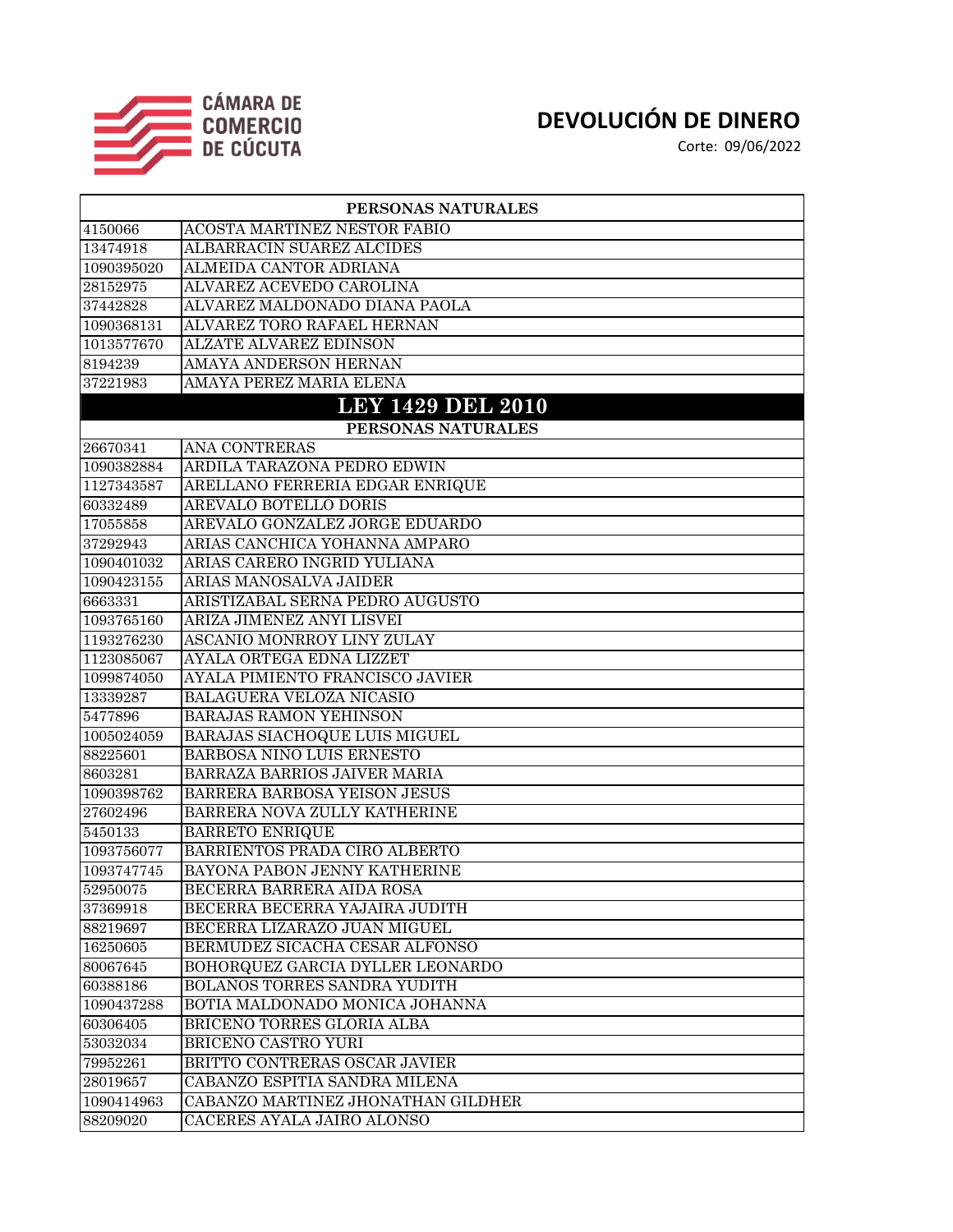

| 13388198   | CACERES RAMIREZ LUIS EDUARDO         |
|------------|--------------------------------------|
| 37292056   | CACUA RUBIO CARMEN OMAIRA            |
| 37397654   | CADENA PARRA KARINA ALEXANDRA        |
| 88235222   | CALDERON BERMEO CARLOS EDUARDO       |
| 60395618   | CALDERON MORALES MAIRA ALEJANDRA     |
| 17446496   | CALDERON OROSTEGUI JULIO ALEXANDER   |
| 1053779598 | CALLE SOTO CAMILO ANDRES             |
| 1093735915 | <b>CAMACHO ROLON ERIKA</b>           |
| 375996     | CAMARGO DE SCANU TERESITA DE JESUS   |
| 88312335   | <b>CAMPOS DIAZ JHON JAIRO</b>        |
| 13471820   | CANAL LOPEZ PEDRO LEON               |
| 27600673   | CANCHICA BERNAL KIMBERLY ALEJANDRA   |
| 1045109480 | CANO ARANGO JAIME ALEJANDRO          |
| 60329959   | CANTOR SERNA CLAUDIA MILENA          |
| 88258673   | CAÑON RINCON ALEXANDER               |
| 1092335295 | CARDENAS ARIAS JORGE ERLEY           |
|            | <b>LEY 1429 DEL 2010</b>             |
|            | PERSONAS NATURALES                   |
| 13168298   | CARDENAS CASTRO ELIBRANDO            |
| 1127337554 | CARDENAS FERRERIA LUIS ORLANDO       |
| 1090410221 | CARDENAS SALAZAR DIANA CAROLINA      |
| 12615990   | CARDONA ARISTIZABAL ANCIZAR DE JESUS |
| 88194561   | CARREÑO CALDERON JESUS OMAR          |
| 27604558   | CARRILLO GUERRERO MAIRA ALEJANDRA    |
| 1090374147 | CARRILLO JURADO CARLOS EDUARDO       |
| 55250383   | CARRILLO QUINTERO LUCIA MILENA       |
| 1090432240 | CARRILLO RODRIGUEZ JAIRO ALBERTO     |
| 13481616   | CARRILLO SANCHEZ CESAR AUGUSTO       |
| 60448144   | CARVAJAL MEZA NIEVES TERESA          |
| 5671177    | <b>CARVAJAL SUAREZ JAIRO</b>         |
| 1127337555 | CASALET FERREIRA HENRRY              |
| 5440057    | CASTAÑEDA REYES CARLOS ENRIQUE       |
| 88196227   | CASTAÑEDA AGUDELO DAVID              |
| 63527208   | CASTELLANOS VELASCO DILIA ESTHER     |
| 17526298   | <b>CASTILLO RUIZ REYES</b>           |
| 12625717   | CASTRO GARCIA EDSON ALFONSO          |
| 1094346829 | CELIS LUNA LEIDY TATIANA             |
| 60324028   | CEPEDA CURUBO MARTHA LILIANA         |
| 60390093   | CHACON CORREDOR MAIRA ALEXANDRA      |
| 91454305   | CHACON GARAVITO ALIRIO               |
| 1090430773 | CHIA MONTEJO DIEGO ALEXANDER         |
| 88002707   | CHIA RUIZ MADGLEHONY                 |
| 88192658   | <b>CIFUENTES CUBILLOS GIOFREDDY</b>  |
| 13958570   | CIFUENTES MARTINEZ NESTOR JAIR       |
| 386705     | CLAVIJO GONZALEZ LIZ TATIANA         |
| 1094163344 | COLLANTES RODRIGUEZ JESUS HERNAN     |
| 60313882   | COLMENARES CARRILLO LEYLA YUDITH     |
| 13171419   | COLMENARES MARTINEZ GUILLERMO        |
| 60374922   | COLMENARES QUINTANA YASMIN           |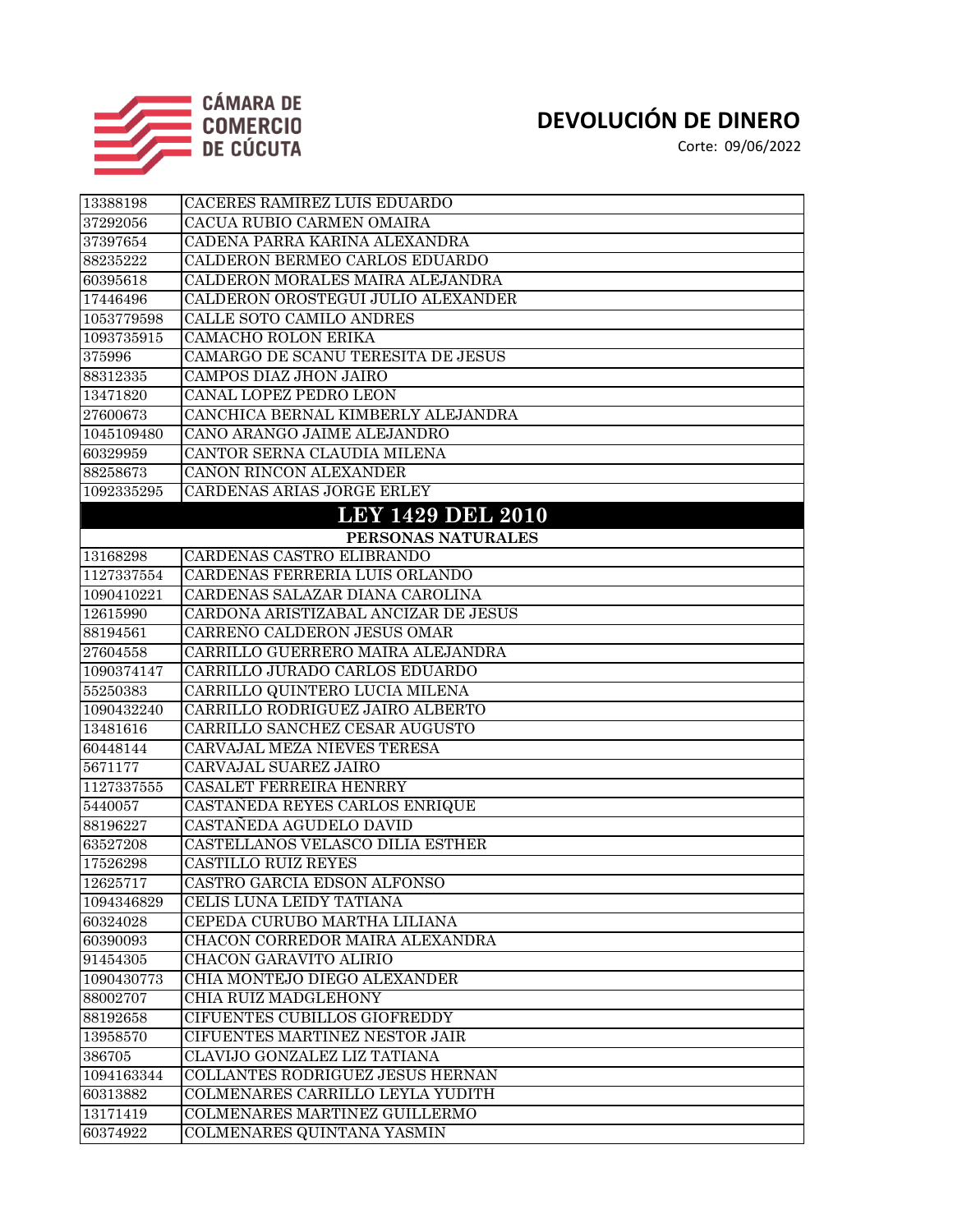

| 60370027   | CONTRERAS ALVAREZ MAIDE YAMILE      |
|------------|-------------------------------------|
| 88217015   | CONTRERAS CONTRERAS EDGAR           |
| 13444436   | CONTRERAS MARTINEZ ANGEL MARIA      |
| 88213933   | CONTRERAS MENDEZ JUAN CARLOS        |
| 60340748   | CONTRERAS PEÑA EMILCE               |
| 60338274   | CORONEL AMAYA FRANCY ELENA          |
| 60302498   | CORONEL BARBOSA MARGARITA           |
| 52516273   | <b>CORREA PAULA</b>                 |
| 1090365690 | CORREDOR DUARTE HEYLLIN MILADE      |
| 30050673   | CORREDOR ROJAS LUZ MARINA           |
| 88269649   | CORREDOR SERGIO ANDRES              |
| 5606890    | CORZO MEJIA LEOPOLDO                |
| 1093754923 | COTE CASTILLO JOHN JAIRO            |
| 37827354   | COTE DE LABRADOR LEONOR             |
| 1090365738 | ROMERO RUIZ JORGE ENRIQUE           |
| 1090378341 | CRISTANCHO OCHOA JEFFERSON DUVIAN   |
| 88228051   | CRUZ CASTELLANOS GERMAN ENRIQUE     |
| 88244811   | <b>CUADROS MORENO JORGE ALBERTO</b> |
| 13485373   | <b>CUELLAR PULIDO JOSE MIGUEL</b>   |
| 60329409   | <b>DAVILA FLOREZ ALEYDA</b>         |
|            |                                     |
|            | <b>LEY 1429 DEL 2010</b>            |
|            | PERSONAS NATURALES                  |
| 88207346   | DELGADO TENGONO LEONARDO ENRIQUE    |
| 60311682   | DELGADO TORRES MARISOL              |
| 13483475   | <b>DIAZ CAICEDO JAVIER ANTONIO</b>  |
| 1093735559 | DIAZ GIRALDO MAIRA MILENA           |
| 32871854   | DIAZ GOMEZ ELSA YANETH              |
| 1093754949 | DIAZ PEREZ LISETH JOHANNA           |
| 88218689   | DIAZ TORRES JOSE MAURICIO           |
| 6663925    | DIAZ YAEZ OSCAR ANDRES              |
| 60334321   | DOMINGUEZ DIAZ EDILMA               |
| 5534282    | <b>DUARTE NOCUA FREDY</b>           |
| 37278580   | DUARTE OSMA YUDITH MIRLEY           |
| 88234834   | <b>DUARTE PEREZ JUAN GABRIEL</b>    |
| 1093763162 | DUKE PONZON WILLIAM DE JESUS        |
| 60397449   | DURAN MEDINA PATRICIA ADACILA       |
| 13226082   | ECHAVEZ PEDROZA LUIS CARLOS         |
| 16054638   | ECHEVERRI CARDONA FRANCISCO DAVIER  |
| 4513215    | <b>ECHEVERRY HERRERA BORIS</b>      |
| 88312097   | ESCALANTE VELANDIA CHRISTIAN DANIEL |
| 85489584   | ESCOBAR MELENDREZ ALEXANDER         |
| 1092342640 | ESLAVA BETANCURT MARYURI ESTELA     |
| 1088242865 | ESTUPIÑAN LOPEZ JORGE ANDRES        |
| 3237126    | FEO ENCISO RAMON ALIRIO             |
| 60407962   | FLORES ANAYA SUHAYL YUCET           |
| 1093752139 | FLOREZ CARRILLO MARISOL             |
| 88259750   | FLOREZ RODRIGUEZ JUAN CAMILO        |
| 88231928   | FRANCISCO JAVIER SILVA              |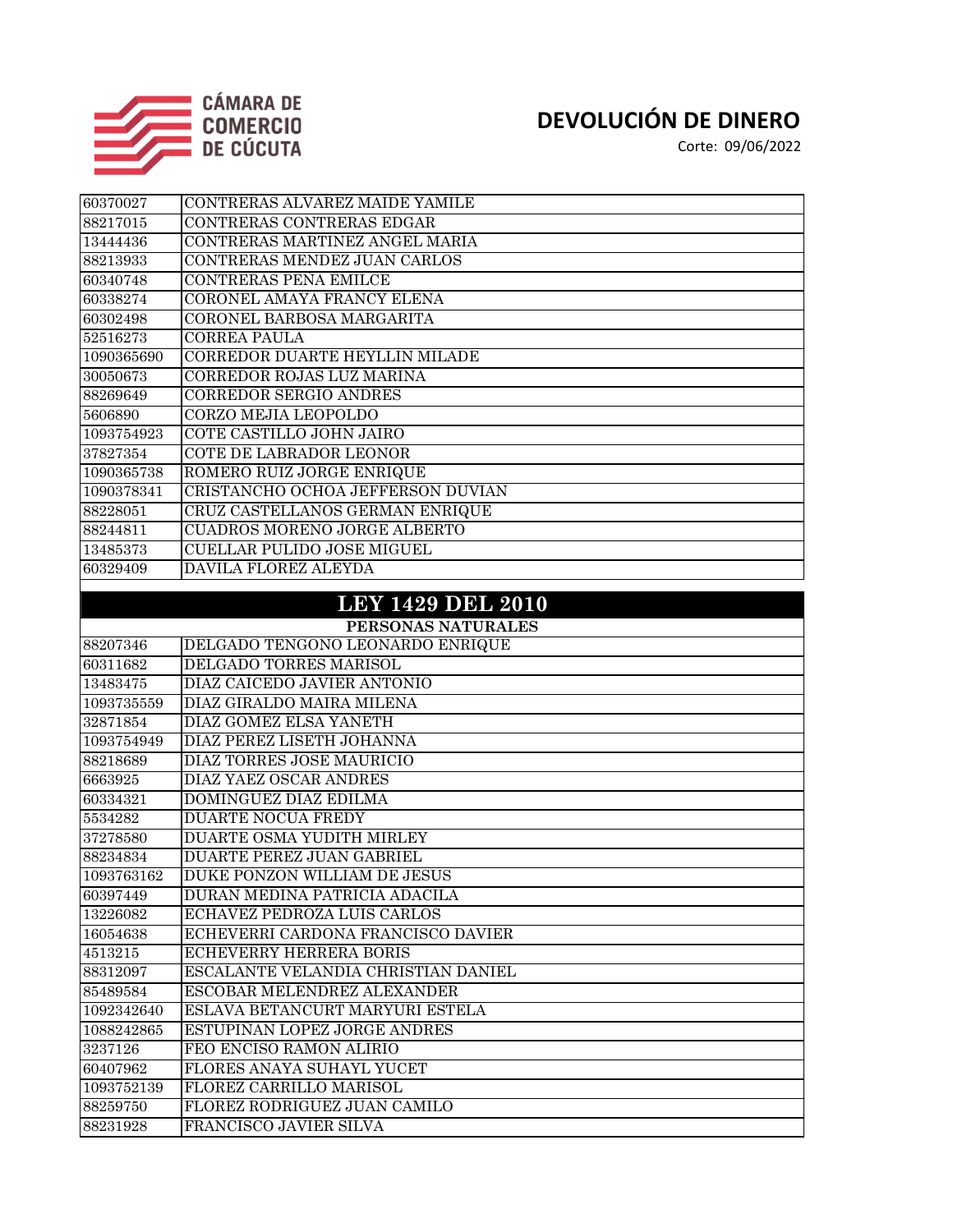

| 88208596   | FRANCO NIÑO DIEGO ADOLFO                                     |
|------------|--------------------------------------------------------------|
| 1090375816 | FUENTES PEDRAZA JESUS VICENTE                                |
| 60382262   | <b>GALINDO CARRILLO LUGDY</b>                                |
| 1090373251 | GALINDO LIZCANO DIANA CAROLINA                               |
| 13270053   | <b>GALVAN ARDILA EDISON</b>                                  |
| 60442268   | <b>GALVIS ESPITIA DORIS PATRICIA</b>                         |
| 88208303   | GALVIS ORTEGA ISAIAS                                         |
| 60308286   | <b>GALVIS PABON BLANCA NELLY</b>                             |
| 60363429   | <b>GARCIA BURGOS BERTILDA</b>                                |
| 88252114   | GARCIA CARVAJAL WILMER                                       |
| 37233033   | <b>GARCIA DE DUARTE NELLY</b>                                |
| 37397494   | GARCIA GARCIA LIDYA FABIOLA                                  |
| 88251447   | <b>GARCIA RINCON ADRIAN</b>                                  |
| 1090366153 | <b>GARZON RUEDA JOLVER JAIR</b>                              |
| 60447213   | GELVEZ CANAS MARIA JESSICA                                   |
| 88217788   | <b>GIL ARCOS CESAR AUGUSTO</b>                               |
| 5532204    | <b>GIL MORENO BACHELY</b>                                    |
| 6664300    | GIRALDO PEREZ GUSTAVO ALONSO                                 |
| 13503962   | <b>GOMEZ CASTRO PEDRO ANTONIO</b>                            |
| 32220308   | GOMEZ MONTOYA LUZ ADIELA                                     |
| 1092341258 | <b>GOMEZ NARVAEZ JAVIER ENRIQUE</b>                          |
| 27602792   | GOMEZ QUINTERO XIOMARA                                       |
| 88230497   | <b>GONZALEZ HUMBERTO</b>                                     |
| 88203323   | <b>GONZALEZ MOLINARES EDUARDO</b>                            |
| 37290878   | <b>GONZALEZ MORENO BELKYS ZULAY</b>                          |
| 88033801   | GONZALEZ SANDOVAL JAIRO ALEXANDER                            |
|            | <b>LEY 1429 DEL 2010</b>                                     |
|            | PERSONAS NATURALES                                           |
| 1093738417 | GOYENECHE FONSECA ANA MILEIDY                                |
| 88186889   | <b>GRANADOS ARCINIEGAS MILTON JAVIER</b>                     |
| 60338762   | GRANADOS DUARTE LIBIA ESTHER                                 |
| 60407338   | <b>GRANDA NORA PATRICIA</b>                                  |
| 1018456485 | <b>GUACANEME PORRAS LUIS FERNANDO</b>                        |
| 88209584   | GUAPACHA NUEZ JOSE ASDRUBAL                                  |
| 60450207   | <b>GUATAQUI TORRES MARIA ALEJANDRA</b>                       |
| 13461396   | GUATIBONZA HIGUERA JESUS ARMANDO                             |
| 93132302   | <b>GUERRA PEÑA JOHN JAIRO</b>                                |
| 1004903676 | GUERRERO BUITRAGO ESPERANZA BELEN                            |
| 51704760   | <b>GUEVARA HERNANDEZ YOLANDA</b>                             |
| 2058426    | <b>GUTIERREZ FORERO VIRGILIO</b>                             |
| 88273476   | <b>GUTIERREZ JAIMES RICHARD LENNIN</b>                       |
| 1127583339 | <b>GUTIERREZ QUINTERO YENCSY</b>                             |
| 88207510   | GUTIERREZ VARGAS RICHARD ALEXANDER                           |
| 49551242   | GUTIERREZ VILLAREAL RUBY DEL ROSARIO                         |
| 53105837   | GUZMAN ROMO INGRID CLARIETHE                                 |
| 88232820   | HAWKINS BRITO RICHARD ERIKSON                                |
| 1090396951 |                                                              |
|            | HERNANDEZ CAICEDO ASTRID CAROLINA                            |
| 13467293   | HERNANDEZ CRUZ JESUS ANGEL<br>HERNANDEZ DODINO MARLYN DAYANA |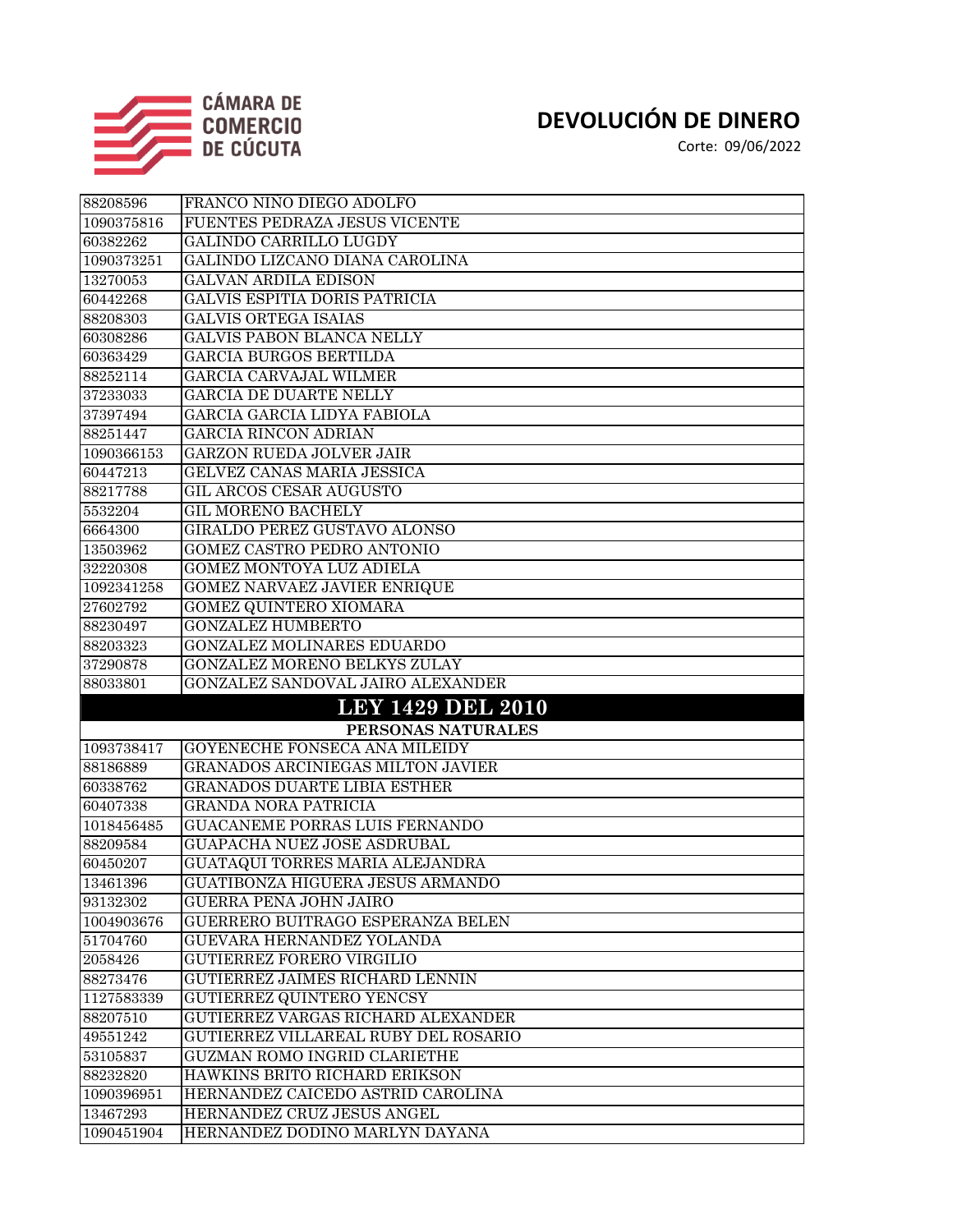

| 79768870            | HERNANDEZ GALVIS DANTE DAVID                       |
|---------------------|----------------------------------------------------|
| 1094347447          | HERNANDEZ QUIONEZ MONICA ANDREA                    |
| 60399902            | HERNANDEZ SEPULVEDA YURLEY BELEN                   |
| 60367942            | HERNANDEZ VERGEL TANIA                             |
| 41796105            | HERRERA LEMUS MARIA EMMA                           |
| 88227362            | HERRERA LOPEZ LUIS FERNANDO                        |
| 13497137            | HIGUERA PETIT GERARDO ANTONIO                      |
| 1024500602          | HOLGUIN GUZMAN TATIANA ANDREA                      |
| 1090367000          | HORMIZDA FLOREZ MANUEL ALEJANDRO                   |
| 60315812            | <b>HUERTAS DARY ISNEDA</b>                         |
| 17590440            | <b>INFANTE CASTRO JUAN CARLOS</b>                  |
| 13276947            | <b>JAIMES AVELLANEDA DIEGO</b>                     |
| 60376146            | <b>JAIMES CELIS FLOR ELBA</b>                      |
| 60409293            | <b>JAIMES RANGEL YOLANDA</b>                       |
| 37863048            | JAIMES SILVA MARIA EUGENIA                         |
| 1093745073          | LAGUADO ROCHEL FAED ANDRES                         |
| 37444029            | LARA VARGAS HULDA DUPERLY                          |
| 32468147            | LARGO DE OCHOA MARIA LIMBANIA DE                   |
| 88192279            | <b>LASSO SERRANO BERTIS</b>                        |
| 13199315            | LAZARO VELASQUES ALEXANDER                         |
| 13476199            | LEAL HERNANDEZ SIXTO ALBERTO                       |
| 17528459            | <b>LEON CARDENAS MOISES</b>                        |
| 28053958            | LIZARAZO BERMUDEZ MARTHA                           |
| 1090393506          | LIZARAZO ROJAS LISSY VIANEY                        |
| 60398740            | LIZCANO MELO MARIA FERNANDA                        |
| 49671696            | <b>LOBO HERNANDEZ LEIDY SOFIA</b>                  |
| 1090428954          | LONDOÑO GONZALEZ MARTHA LUZ                        |
| 1093753190          | <b>LOPEZ GUTIERREZ LISETH LORENA</b>               |
| 60340372            | <b>LOPEZ JAIMES MARIA LOURDES</b>                  |
| 5487290             | LOPEZ QUINTERO JOSE DE LA CRUZ                     |
| 60421082            | LOPEZ RAMIREZ CEILA VANESSA                        |
|                     | <b>LEY 1429 DEL 2010</b>                           |
|                     | PERSONAS NATURALES                                 |
| 79329461            | LOPEZ RODRIGUEZ JESUS ALFREDO                      |
| 2471143             | <b>LOPEZ SUAREZ LUIS HORACIO</b>                   |
| 37279909            | LOPEZ VELA AUSTRALIA                               |
| 1093752647          | <b>LOZANO RAMIREZ NANCY MILENA</b>                 |
| 13473247            | LUIS ALFONSO GUILLEN CACERES<br><b>LUIS FERRER</b> |
| 17590473<br>5483708 | LUNA PACHECO LUIS EMEL                             |
| 17341427            | <b>MACIAS OSPINA OSVALDO</b>                       |
| 73021986            | MACIAS URIBE ARGIRO DE JESUS                       |
| 79005042            | MAHECHA GONZALEZ RUBEN                             |
| 807002309           | MALDONADO PASTRANA Y CIA LTDA.                     |
| 80165106            | MANRIQUE DIAZ ALFREDO                              |
| 19131642            | MANTILLA URIBE CARLOS FELIPE                       |
| 88273646            | MANZANO ALSINA JORGE RICARDO                       |
| 60280199            | MANZANO BECERRA YANNETH                            |
| 37336674            | MANZANO DIAZ GISELA LORENA                         |
|                     |                                                    |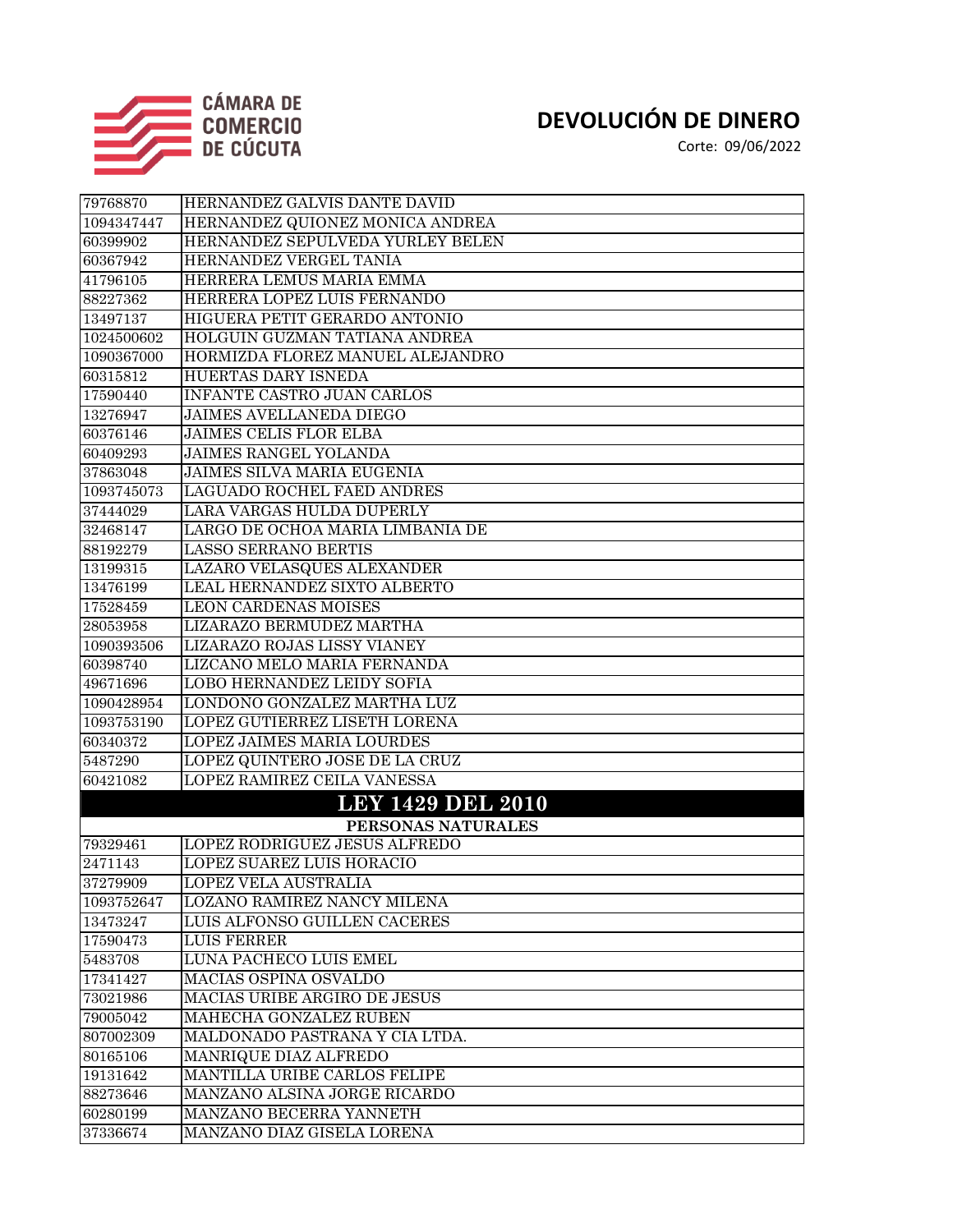

| 16789382           | MARIN AGUIRRE FERNANDO ANTONIO      |  |
|--------------------|-------------------------------------|--|
| 88259135           | MARIO BUITRAGO ANDERSON MANUEL      |  |
| 5531998            | MARIO VELANDIA EDICSON LIBARDO      |  |
| 37271151           | MARQUEZ RINCON FABIOLA              |  |
| 60299996           | <b>MARTHA PARADA</b>                |  |
| 60285956           | MARTINEZ CASTILLO MYRIAM DEL CARMEN |  |
| 63446065           | MARTINEZ MARULANDA MONICA PATRICIA  |  |
| 13504012           | MARTINEZ RAMIREZ MIGUEL ANGEL       |  |
| 43201540           | MARTINEZ SANGUINO FLOR LILIANA      |  |
| 800039512          | MAXIMINO RINCON ASOCIADOS LTDA.     |  |
| 27720162           | MENDOZA APARICIO ANA MERCEDES       |  |
| 60450414           | MENDOZA MONDRAGON ADRIANA MARCELA   |  |
| 72263684           | MENDOZA ROJAS SAUL ENRIQUE          |  |
| 1096202458         | MERIO GARCES WILMER ALFONSO         |  |
| 13198271           | MEZA PEREZ RAMIRO                   |  |
| 13242302           | MIRANDA CARLOS HUMBERTO             |  |
| 5440629            | MOJICA GAMBOA BERNARDO              |  |
| 13389530           | MOLINA MORENO NELSON ENRIQUE        |  |
| 88001160           | MOLINA ROPERO JUAN DE DIOS          |  |
| 1090174149         | MOLINA TOLOZA RONAL ANDRES          |  |
| 88203947           | <b>MOLINA VERA HECTOR ARLES</b>     |  |
| 60390084           | <b>MONSALVE BERMUDEZ HERICA</b>     |  |
| 1090406282         | MONTERREY PEREZ SINDY MAIYELY       |  |
| 88255899           | MONTOYA LOPEZ JOSE JULIAN           |  |
| 88273443           | <b>MORA DELGADO JUAN MANUEL</b>     |  |
| 60372611           | <b>MORA LEDDY YUDITH</b>            |  |
| 5435300            | <b>MORALES CHAPARRO BASILIO</b>     |  |
| 1094346964         | MORALES MOLINA OLGA MILENA          |  |
| 88215046           | <b>MORANTES CORTES SERGIO</b>       |  |
| 6491236            | <b>MORENO ELIAS</b>                 |  |
| 1090455683         | MORENO SANJUAN CRISTIAN JOHAN       |  |
| 27785765           | MORENO VILLAMIZAR ROSA DELIA        |  |
| 63369706           | NAVAS CUADROS MARTHA LUCIA          |  |
| 88220988           | NIÑO GARCIA ALEXANDER               |  |
| 60380696           | OBREGON BONILLA ANGELA ROSA         |  |
| 51968648           | OCAMPO VILLAMIL DORIS               |  |
|                    | <b>LEY 1429 DEL 2010</b>            |  |
| PERSONAS NATURALES |                                     |  |
| 88205111           | OCHOA RODRIGUEZ VICTOR MANUEL       |  |
| 1094426058         | OJEDA SILVA JUAN CARLOS             |  |
| 60312292           | OMAÑA ROA CARMEN                    |  |
| 5276340            | ORDOÑEZ ARGOTE CARLOS ARTURO        |  |
| 1090379440         | OROZCO HERNANDEZ SHIRLEY            |  |
| 79564777           | ORTEGA CHACON HARRY GERARDO         |  |
| 27728307           | ORTEGA CONTRERAS OMAIRA             |  |
| 88242394           | ORTEGA IBARRA ADRIAN ERASMO         |  |
| 13276524           | ORTEGA MAYORGA RONALD HOMERO        |  |
| 60287248           | ORTEGA RODRIGUEZ MARIA PATRICIA     |  |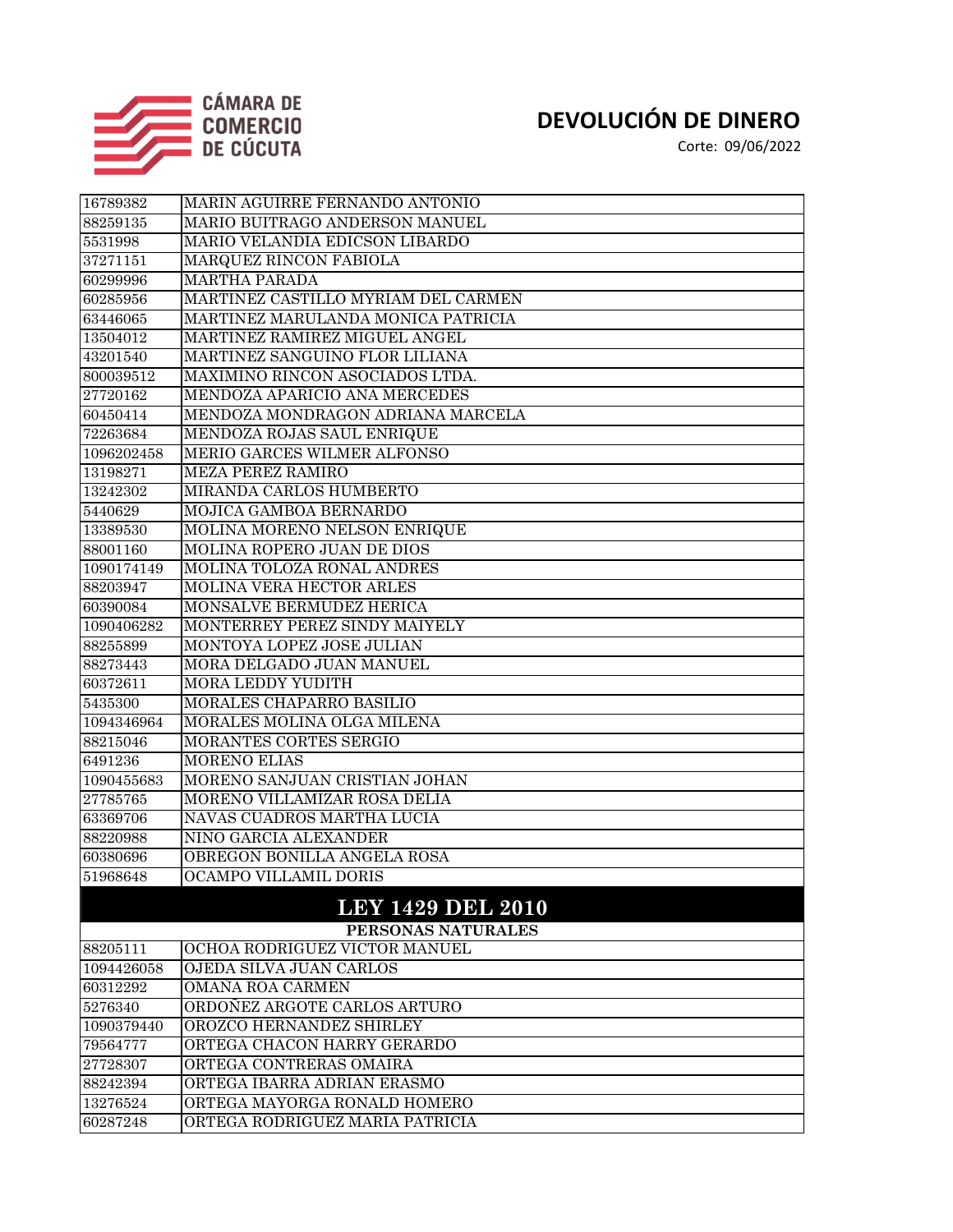

 PUMAREJO INFANTE LUZ ABIGAIL QUINTERO ARISTIZABAL CARLOS MARIO

#### **DEVOLUCIÓN DE DINERO**

| 87433680   | ORTIZ CABEZAS YOHAN                 |
|------------|-------------------------------------|
| 63287976   | ORTIZ CAMPUZANO MARIELA             |
| 88214346   | ORTIZ CHACON JAIME                  |
| 5657021    | ORTIZ ORTIZ WILMER                  |
| 88274698   | ORTIZ SERRANO JEAN CARLOS           |
| 36571675   | ORTIZ TROYA MARTHA                  |
| 37291072   | OSORIO PINO KELLY JOHANNA           |
| 88219433   | PACHECO CASTIBLANCO GERSON GIOVANNI |
| 5486077    | PACHECO COLLANTES LUIS ERNESTO      |
| 13508605   | PAEZ ANGARITA RAUL                  |
| 88220286   | PAIPA QUINTERO CARLOS ANDRES        |
| 13498500   | PAIPA QUINTERO HENRY                |
| 63395730   | PALACIO VILLAMIL PATRICIA           |
| 5519007    | PALLARES SERRANO JESUS ADIP         |
| 1090444159 | PARADA RAMIREZ LEYDI KATHERINE      |
| 1090375061 | PARRA TARAZONA NELLY KATHERINE      |
| 1090413873 | PARRA VIANCHA JESSY PAOLA           |
| 1090425225 | PASAJE QUIONEZ ANDRES FELIPE        |
| 88244102   | PATIO BUENO VLADIMIR                |
| 1090440870 | PATIO JAIMES EDWIN JAIR             |
| 60350127   | PEÑA IBAEZ MARY AYDEE               |
| 1090373875 | PEÑALOZA GRANADOS ALIRIO            |
| 88226847   | PEÑARANDA ROLON MIGUEL ANGEL        |
| 27799707   | PEÑALOZA BARRERA BETSY ZULAY        |
| 13493853   | PEÑARANDA PENARANDA JORGE ADOLFO    |
| 60302219   | PEREZ BARBOSA GLORIA JUDITH         |
| 1093741947 | PEREZ GALVIS RUBIANA                |
| 1007250322 | PEREZ JULIO FERNANDO                |
| 80363103   | PEREZ MONTOYA EDGAR RAMON           |
| 1127349588 | PEREZ PEREZ JUAN JOSE EDMUNDO       |
| 27592372   | PEREZ QUITIAN ESTHER                |
| 88270189   | PEREZ VEGA CESAR LEONARDO           |
| 60422801   | PICO PICO RUBY AMPARO               |
| 60390517   | PICON PEREZ ANA JACKELINE           |
| 71994817   | PINEDA CASTRO RIGOBERTO             |
| 52385754   | PINEDA TORRES ANGELINA              |
| 13375800   | PINO ROPERO JAIRO ELIAS             |
| 13268356   | PINTO COLLANTES GERSON DAVID        |
| 1010195053 | PINZON MENDIVELSO ANA MILENA        |
| 60382146   | PLATA RUBIELA                       |
| 13481639   | PLAZAS GRASS JOSE LEONARDO          |
|            | <b>LEY 1429 DEL 2010</b>            |
|            | PERSONAS NATURALES                  |
| 13270459   | PORTILLO CASTELLANOS FREDDY         |
| 60328873   | POSADA VELASQUEZ INES               |
| 13453597   | PRATO ABRIL JORGE ENRIQUE           |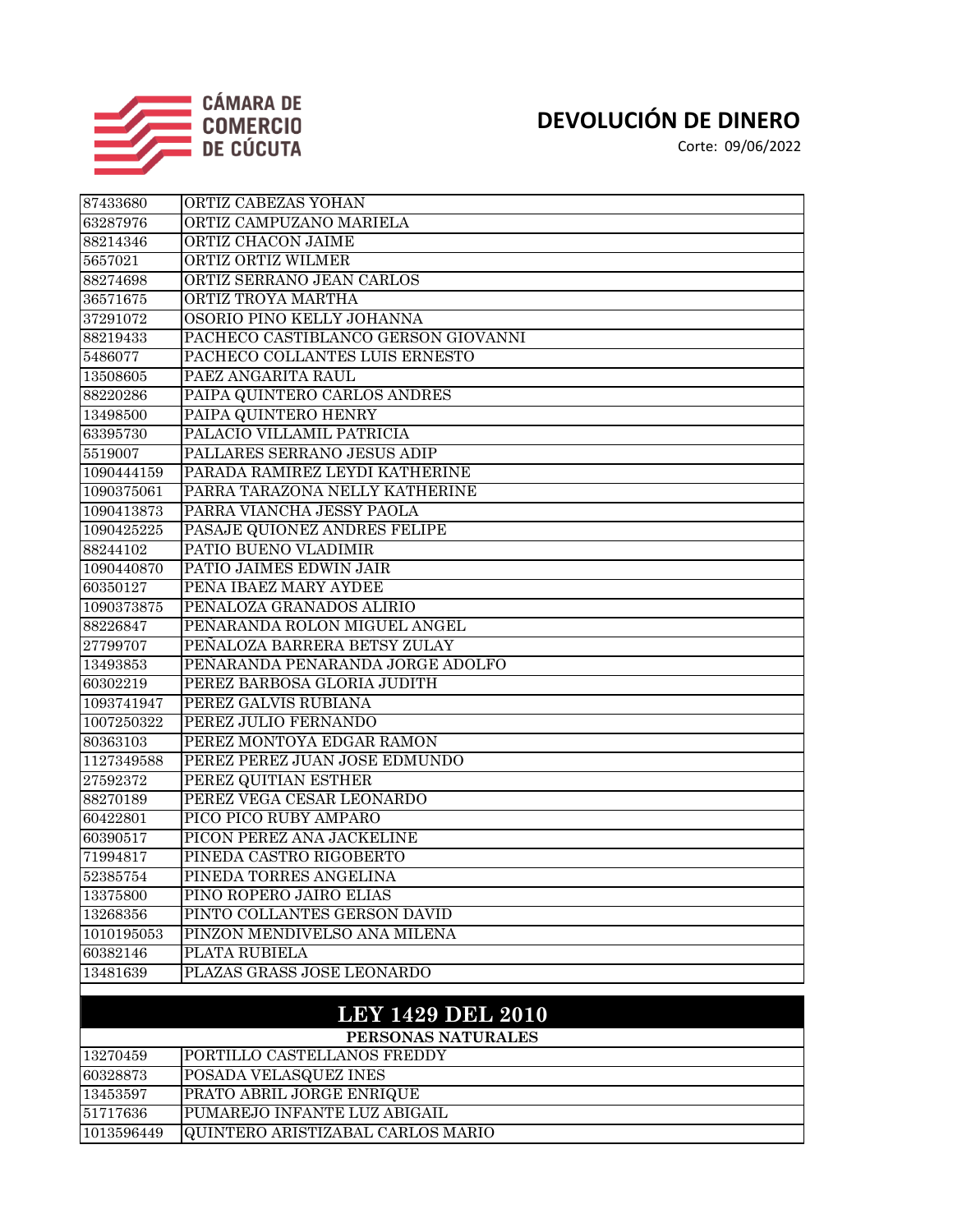

Corte: 09/06/2022

| 1090439970 | <b>QUINTERO GUERRERO SERGIO ANDRES</b>    |
|------------|-------------------------------------------|
| 1090402225 | QUINTERO LA CRUZ WILLIAM ENRIQUE          |
| 1092340873 | <b>QUINTERO LEIDY RUBIELA</b>             |
| 91536277   | <b>QUINTERO LEON JAKSON JAIR</b>          |
| 13506988   | <b>QUINTERO LOPEZ RUBIEL</b>              |
| 13379115   | <b>QUINTERO LUIS ALFONSO</b>              |
| 37506774   | QUINTERO PEREZ MARIA ZULEIMA              |
| 1093753603 | <b>QUINTERO QUINTERO FRANCISCO JAVIER</b> |
| 70690956   | <b>QUINTERO ZULUAGA NESTOR EDUARDO</b>    |
| 1047422524 | RADA RESTREPO VIVIANA ELENA               |
| 28056779   | RAMIREZ MARTINEZ AZUCENA                  |
| 88242591   | RAMIREZ TORRES NESTOR LEONEL              |
| 37443855   | REY CIFUENTES JENNY VIVIANA               |
| 60309441   | REY ORDOEZ FLORINDA                       |
| 60327789   | REYES BAUTISTA SANDRA                     |
| 3808845    | REYES HERNANDEZ ALEX VLADIMIR             |
| 88201666   | REYES MORANTES GUIDO ALEXANDER            |
| 37397822   | REYES SANCHEZ ADRIANA ISABEL              |
| 1126418627 | RINCON CARVAJAL MARCO ANTONIO             |
| 37396967   | RINCON RANGEL CLAUDIA JULIANA             |
| 1030526912 | RIOS RUIZ NIDIA MAYERLY                   |
| 37444250   | RIVERA ANAYA SANDRA MILENA                |
| 13439043   | <b>RIVERA EDGAR</b>                       |
| 88175347   | RIVERA RAMIREZ JOAQUIN                    |
| 27592990   | RIVEROS ORTIZ YESCENIA                    |
| 88206981   | RODRIGUEZ BARRIOS EDDYE EFREN             |
| 1017180166 | RODRIGUEZ CASTRO VICTOR JULIO             |
| 1092339955 | RODRIGUEZ CRISTANCHO CARMEN CECILIA       |
| 60382943   | RODRIGUEZ ESTEBAN YENIS ELIANA            |
| 13460007   | RODRIGUEZ FERNANDEZ LUIS ALEJANDRO        |
| 60445310   | RODRIGUEZ GARCIA DEYSI JOHANNA            |
| 79979484   | RODRIGUEZ GUARIN EDGAR CAMILO             |
| 63362396   | RODRIGUEZ MERCEDES                        |
| 79307043   | RODRIGUEZ ORLANDO                         |
| 37197951   | RODRIGUEZ SEPULVEDA HELENA                |
| 60404645   | ROJAS MENDOZA JANYS ROSA                  |
| 1090366139 | ROJAS SIERRA ANGEL GABRIEL                |
| 80438007   | ROJAS TAPIAS GUSTAVO                      |
| 60395510   | ROLON QUINTERO ORFELINA                   |
| 7332810    | ROMERO CASTAEDA JORGE                     |
| 13514523   | ROMERO TRIANA JUAN CARLOS                 |
| 60389696   | RONCANCIO CASTELLANOS GINNA YILL          |
| 88177370   | RUEDA BELTRAN ALVARO                      |
| 1093761632 | SAAVEDRA BUITRAGO CHRISTIAN FABIAN        |
|            |                                           |

#### **LEY 1429 DEL 2010**

|          | PERSONAS NATURALES                  |
|----------|-------------------------------------|
| 92537943 | <b>ISALAZAR OVIEDO JESUS DAVID</b>  |
| 39549360 | <b>ISALCEDO ORTIZ YOLIMA IVONNE</b> |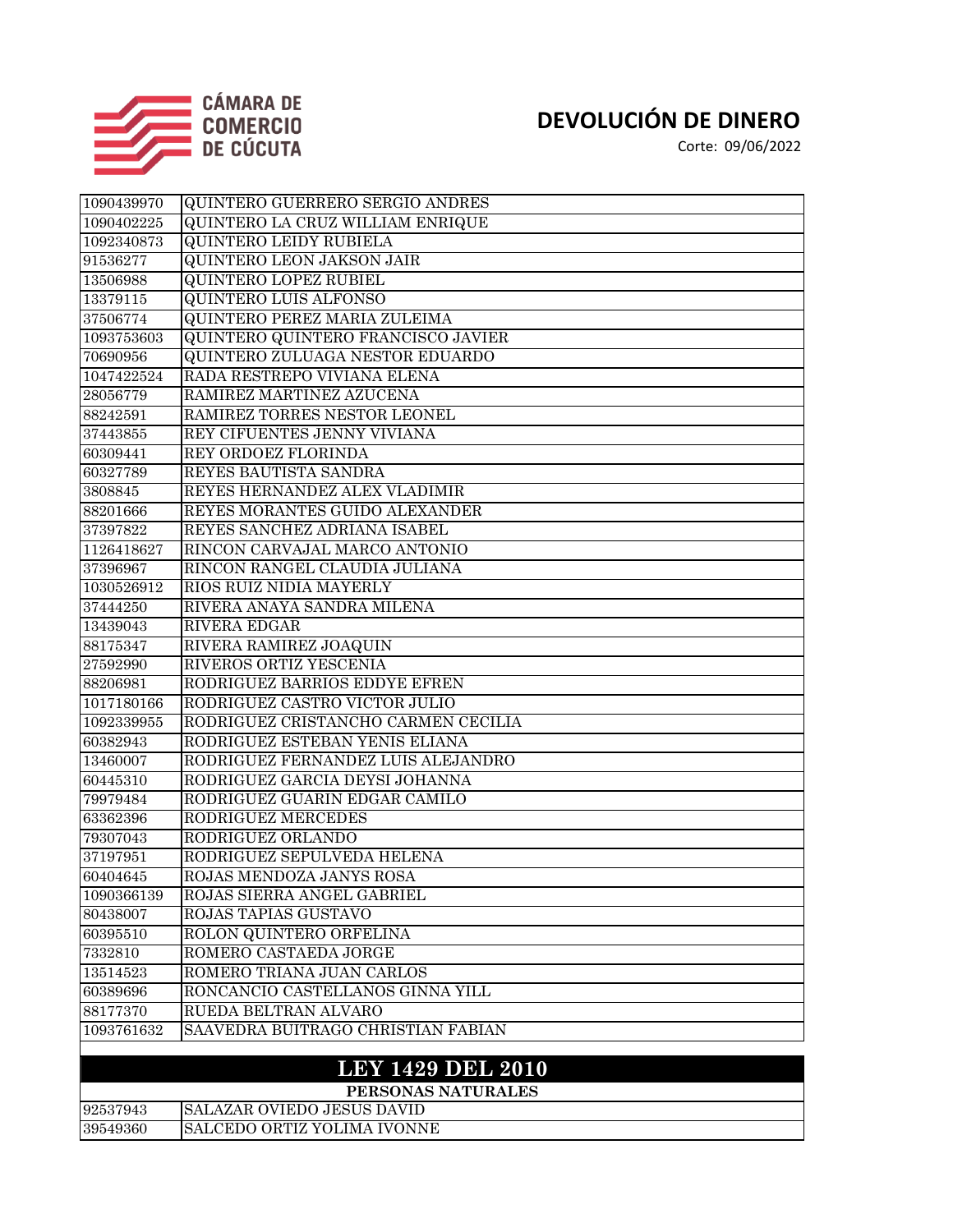

| 10201413   | SALGUERO TASCON JOSE MARIA           |
|------------|--------------------------------------|
| 19709439   | <b>SANCHEZ PAVA EDUER</b>            |
| 60353745   | SANCHEZ QUINTANILLA LUCIA            |
| 88197222   | SANCHEZ QUINTERO JOSE LEONARDO       |
| 60408150   | SANGUINO AYALA MARILYN               |
| 88228947   | SANGUINO ROPERO OSWALDO              |
| 88212931   | SANJUAN DUPLAT VANESA                |
| 60318851   | SANTANA ROJAS ANA LEONOR             |
| 13495522   | SARMIENTO BALLESTEROS GUILLERMO      |
| 915724     | SENDIN KATSCHNER CRISTIAN            |
| 21811426   | SEPULVEDA DURANGO MARTA LUCIA        |
| 1144135169 | SEPULVEDA MEZA ANDERSON ALIU         |
| 88208938   | SEPULVEDA PEREZ JUAN CARLOS          |
| 72294502   | SIERRA GARCIA JOSE MANUEL            |
| 60383627   | SIERRA PACHECO MONICA YANETH         |
| 88202527   | SIERRA RAMOS JHON JAIRO              |
| 60292800   | SILVA DE GUERRERO CARMEN ALICIA      |
| 21945021   | SILVA ZAPATA RUTH MARINA             |
| 1092344542 | SOLORSANO QUEVEDO BETTY YUZLEMY      |
| 88221451   | SOTO GALVIS URIEL GIOVANNY           |
| 5534925    | SOTO MENESES CARLOS HUMBERTO         |
| 1090424452 | SOTO ROJAS DIEGO ANDRES              |
| 88269504   | <b>SUAREZ MENESES JHON ALEXANDER</b> |
| 60259991   | <b>SUAREZ SUAREZ TERESA</b>          |
| 1090366419 | <b>SUAREZ VARGAS DIANA YESMIN</b>    |
| 39164109   | TABORDA CORREA ALBA LUZ              |
| 1090394371 | TAMAYO SERRANO SERGIO ADRIAN         |
| 60396165   | TAMI MONTES YAJAIRA                  |
| 5401901    | TARAZONA BITAR GABRIEL FERNANDO      |
| 13562587   | TARAZONA GELVES SAUL                 |
| 88137893   | TARAZONA JOSE                        |
| 37394366   | TARAZONA MENDOZA SANDRA PAOLA        |
| 37293742   | TELLEZ MAYORGA EDILSA                |
| 60441319   | TERRAZAS MONTILLA DEBORA             |
| 37340418   | TORRES GARCIA ANA ISABEL             |
| 27700062   | TORRES PARRA APOLONIA                |
| 13492015   | TORRES QUINTERO HUGO ALFONSO         |
| 88288283   | TORRES SEPULVEDA PAUBLINO            |
| 60420613   | TORRES VALERO AMPARO ESMERALDA       |
| 1090451144 | TOZCANO CARCAMO MALLORYN JARED       |
| 60290605   | UMAÑA RIVERA MAYORI                  |
| 13493971   | URBANO MURILLO FAVIO MARTIN          |
| 1090405400 | URBANO RANGEL YURLY SIRLEY           |
| 27591211   | URDANETA RAMIREZ JOANA PATRICIA      |
| 1098651995 | URIBE PARADA CLAUDIA ROCIO           |
| 16270572   | VACA SOTO ALVARO                     |
| 88233195   | VALDERRAMA MOJICA LUIS ROBERTO       |
| 88252379   | VALENCIA PARRA RONALD ANDRES         |
| 1090375212 | VALENCIA PARRA VLADIMIR ALEXAEN      |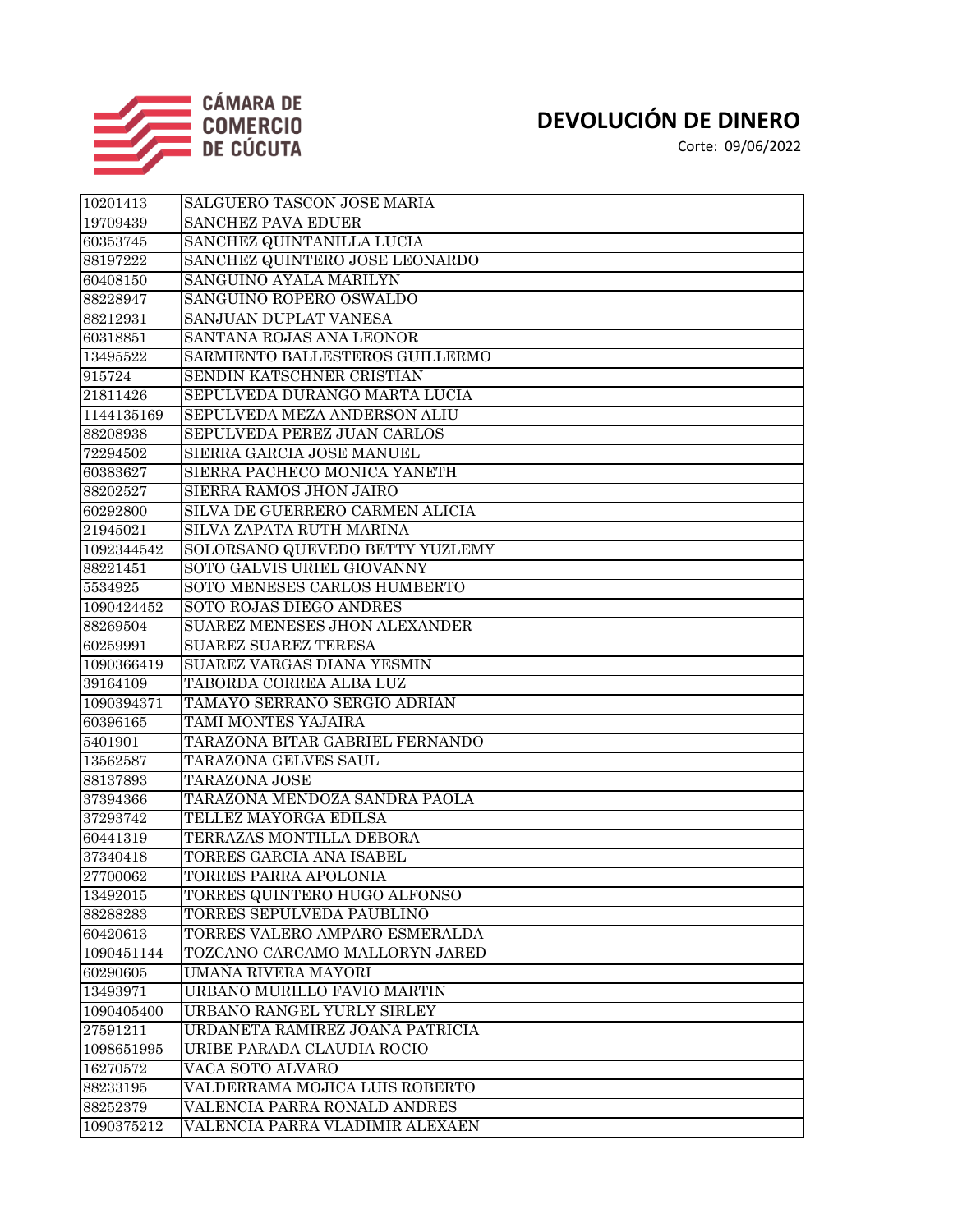

| 37257029           | VALERO NAVAS WILKYS ZULAY                |  |
|--------------------|------------------------------------------|--|
|                    | <b>LEY 1429 DEL 2010</b>                 |  |
| PERSONAS NATURALES |                                          |  |
| 1092337740         | <b>VANEGAS DIAZ LUCILA</b>               |  |
| 5416563            | <b>VARGAS CARMEN DANIEL</b>              |  |
| 13270474           | VEGA DIAZ RAFAEL LEONARDO                |  |
| 88154054           | VEGA JOSE DEL CARMEN                     |  |
| 37182985           | <b>VEGA SEPULVEDA TIBISAY</b>            |  |
| 88275316           | VEGA VILLAMIZAR JESUS ALBERTO            |  |
| 1094247164         | VELANDIA ANDRADE YENNY PAOLA             |  |
| 88221637           | VELASQUEZ DIAZ PEDRO ANTONIO             |  |
| 1007028089         | <b>VELEZ USECHE JUAN HUMBERTO</b>        |  |
| 1090387145         | VERA PEÑA JONATHAN SMITH                 |  |
| 60374377           | VERGARA ALDANA LUZ ADRIANA               |  |
| 88159027           | VIANCHA ROMAN JOSE ORLANDO               |  |
| 37392930           | VILLA HERNANDEZ ANDREA JOHANNA           |  |
| 88310113           | <b>VILLA VALES DAYNER</b>                |  |
| 13872918           | VILLAMIZAR CARREO OSCAR YULIAN           |  |
| 1090405689         | VILLAMIZAR NIETO MANUEL LEONARDO         |  |
| 37270346           | VILLAMIZAR QUINTERO LUCIA                |  |
| 60359782           | VILLAMIZAR VILLAMIZAR INGRID ALBERTINA   |  |
| 60370978           | WILCHES NAVARRO LILIAN PATRICIA          |  |
| 52116666           | ZAMORA CONTRERAS SANDRA PATRICIA         |  |
| 60327294           | ZANA ROLON BERTHA FABIANA                |  |
| 98481250           | ZAPATA QUICENO JHON HENRY                |  |
| 37366581           | ZUIGA CAAS PATRICIA ANYUR                |  |
| 70696703           | ZULUAGA SOTO LUIS FERNANDO               |  |
|                    | <b>LEY 1429 DEL 2010</b>                 |  |
|                    | PERSONAS JURIDICAS                       |  |
| 800096485          | 2URISMO Y RADIO DE CUCUTA LIMITADA.      |  |
| 900416402          | 4 MAKERS AUDIOVISULAES S.A.S.            |  |
| 900405937          | ADMINISTRACION Y CONSULTORIAS LOPEZ      |  |
| 800040710          | ALUMINIO MAGNO CUCUTA LTDA.              |  |
| 900413410          | ASESORIAS LEGALES Y DE TRANSITO S & A    |  |
| 807008609          | ASOCIACION CIVIL EXPRESOS LA LIBERTAD    |  |
| 900413703          | BERACA DESINGS LTDA                      |  |
| 900407417          | BRASCOL MINERALS S.A.S.                  |  |
| 900233555          | C I FRONTERAS ANDINAS LTDA               |  |
| 900416049          | C.I. ASEX LOGISTICA INTERNACIONAL S.A.S. |  |
| 90502620           | CALDERON LOZANO Y CIA. LTDA. DISUELTA    |  |
| 900408699          | CALZADO YUMARPAO S.A.S                   |  |
| 807002347          | CELUNET LTDA. EN LIQUIDACION             |  |
| 70502783           | CENTRALES Y CONMUTADORES                 |  |
| 900412164          | CLINICA VIDA NUEVA I.P.S SALAZAR         |  |
| 900417592          | COMERCIALIZADORA AGROMUNDO               |  |
| 900181965          | COMERCIALIZADORA INTERNACIONAL           |  |
| 900414511          | COMERCIALIZADORA L & K S.A.S.            |  |
| 800159558          | COMERCIALIZADORA METALURGICA             |  |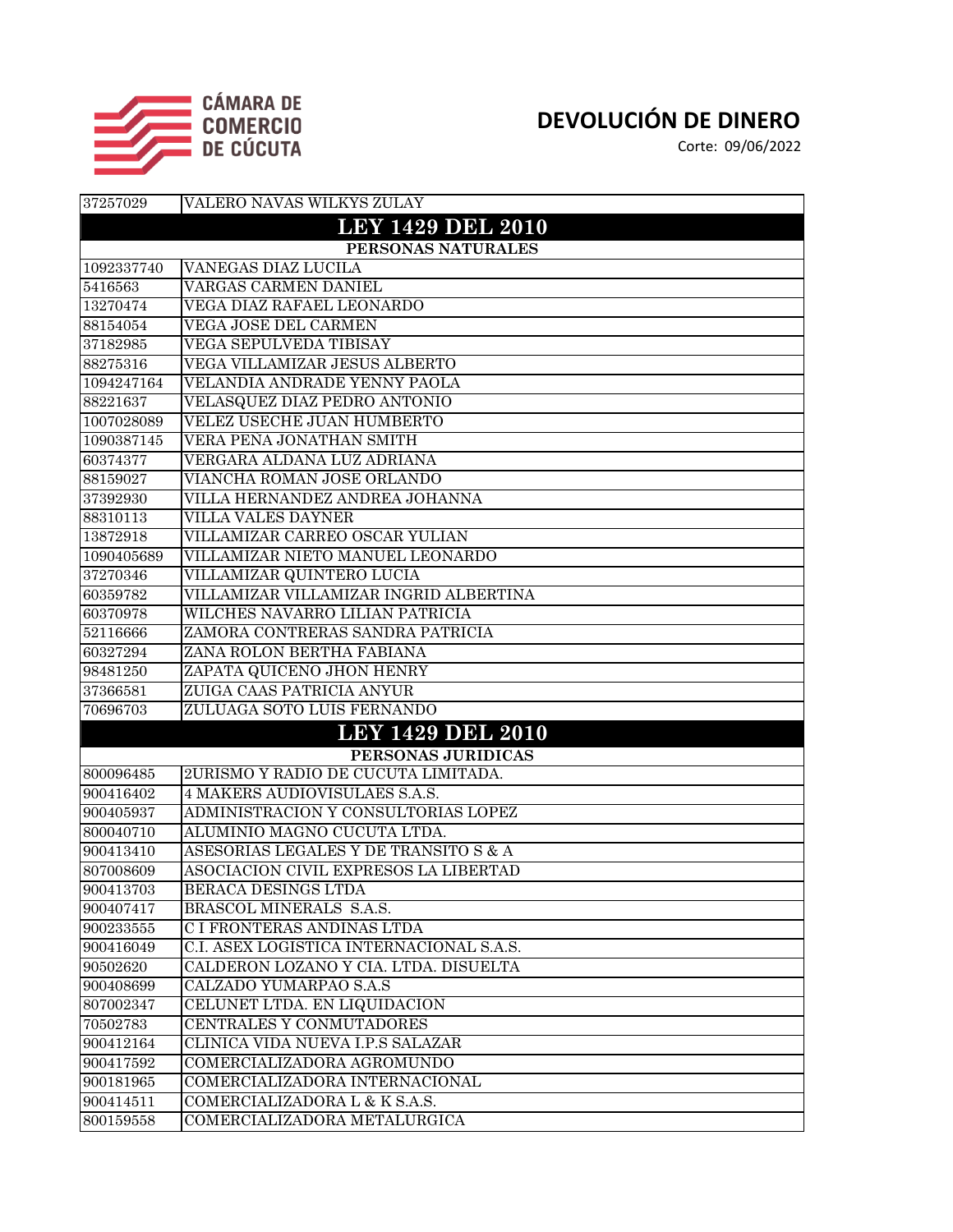

Corte: 09/06/2022

| 807008476   | COMERCIALIZADORA MOTORS EXPORT              |
|-------------|---------------------------------------------|
| 50000065735 | CONCIEL LTDA. (CONSTRUCCIONES CIVILES       |
| 900407683   | CONFECCIONES ONLIVE S.A.S.                  |
| 890506474   | CONFECCIONES ZARAMIS LIMITADA EN            |
|             |                                             |
|             | <b>LEY 1429 DEL 2010</b>                    |
|             | PERSONAS JURIDICAS                          |
| 807000965   | CONSERVIR LTDA.                             |
| 900409353   | CONSTRUCCIONES Y SISTEMAS                   |
| 800175710   | CONSTRUCTORA GILPA LTDA                     |
| 800043896   | CONSTRUCTORA HERPA LTDA                     |
| 800174707   | CONSTRUCTORA LATINO S.A.                    |
| 807009383   | COOPERATIVA DE TRABAJO ASOCIADO SAN         |
| 807003562   | CORTEL LIMITADA EN LIQUIDACION              |
| 890503514   | CURTIEMBRES Y GRASAS DEL NORTE LTDA.        |
| 800169771   | D. M. V. ASESORES CONSULTORES               |
| 900406203   | <b>DAEMI S.A.S</b>                          |
| 890504298   | DIAZ Y DIAZ ASESORES DE SEGUROS & CIA.      |
| 800006274   | DINTEC - INGENIERIA LIMITADA.               |
| 900406093   | DIPEGA S.A.S.                               |
| 800231607   | DISTRIBUIDORA DE LICORES LTDA.              |
| 900405557   | DISTRIBUIDORA Y COMERCIALIZADORA            |
| 900417324   | DISTRINORSANT S.A.S.                        |
| 900412701   | DOMICILIARIOS MULTISERVICIOS GESTION        |
| 50000001930 | DORA E. PARRA Y CIA LTDA. EN                |
| 800099815   | DOTACIONES Y SUMINISTROS LTDA.              |
| 807000523   | <b>DROGUISTAS SA</b>                        |
| 807008771   | EIS TRANSPORTE LTDA                         |
| 807004491   | EMPRESA ASOCIATIVA DE TRABAJO Y             |
| 900237122   | EMPRESA COLON GASTRO INSTITUTO I.P.S.       |
| 900405450   | ENGLISH CORPORATION AND SYSTEMS             |
| 807004936   | FISIOCENTER LIMITADA EN LIQUIDACION         |
| 900416469   | G.H. ASOCIADOS S.A.S.                       |
| 900410261   | GAS AND OIL SERVICES (G&O SERVICES)         |
| 900417330   | <b>GEAL DISTRIBUCIONES ARIAS EMPRESA</b>    |
| 900411058   | GOLD J & D ASOCIADOS S.A.S.                 |
| 900413489   | GRUPO ACHE S.A.S.                           |
| 900415417   | GRUPO EMPRESARIAL CUBO S.A.S.0              |
| 800168355   | HIVDO SUMINISTROS INDUSTRIALES              |
| 900406013   | INDUSTRIAS DE COQUE Y CARBONES              |
| 890504681   | <b>INGENIERIA ESTUDIOS Y CONSTRUCCIONES</b> |
| 807004437   | INGENIERIA ORBITAL LTDA. EN LIQUIDACION     |
| 807004779   | INMOBILIARIA MEGA SERVICIOS MELAD           |
| 900416613   | INMOBILIARIA SU ESPLENDOR S.A.S.            |
| 900409643   | <b>INVERSIONES 4RC S.A.S.</b>               |
| 900911458   | INVERSIONES HG ROMERO PEREZ S.A.S.          |
| 900412615   | <b>INVERSIONES RAOZ SAS</b>                 |
| 890506269   | JAIRO YANEZ INGENIEROS LIMITADA EN          |
| 900161319   | <b>JC SOFTWARE LTDA</b>                     |